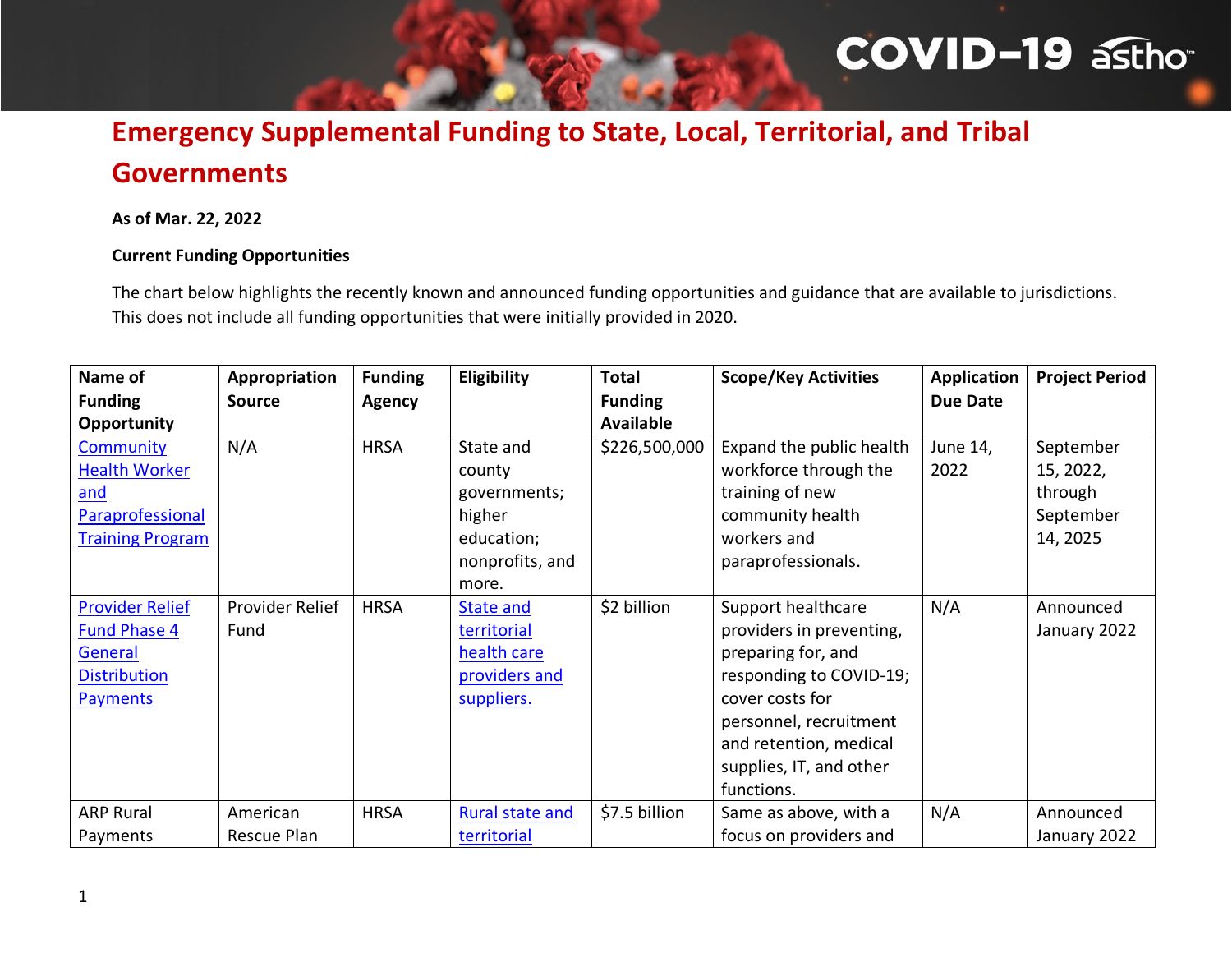|                          |             |             | health care           |               | suppliers who have         |     |                 |
|--------------------------|-------------|-------------|-----------------------|---------------|----------------------------|-----|-----------------|
|                          |             |             | providers and         |               | served rural               |     |                 |
|                          |             |             | supplies.             |               | Medicaid/CHIP/Medicare     |     |                 |
|                          |             |             |                       |               | beneficiaries.             |     |                 |
| COVID-19                 | American    | HRSA,       | State health          | \$785 million | Support CBOs in building   | N/A | N/A             |
| <b>Response and</b>      | Rescue Plan | IHS, CDC    | departments,          |               | vaccine confidence;        |     |                 |
| Recovery:                |             |             | tribal nations,       |               | bolster efforts of tribal  |     |                 |
| <b>Improving Health</b>  |             |             | disability and        |               | communities; expand        |     |                 |
| Equity                   |             |             | aging networks,       |               | public health system       |     |                 |
|                          |             |             | community-            |               | ability to respond to the  |     |                 |
|                          |             |             | based                 |               | needs of people with       |     |                 |
|                          |             |             | organizations.        |               | disabilities and older     |     |                 |
|                          |             |             |                       |               | adults; and continue to    |     |                 |
|                          |             |             |                       |               | build a more diverse and   |     |                 |
|                          |             |             |                       |               | sustainable public health  |     |                 |
|                          |             |             |                       |               | workforce.                 |     |                 |
| Modernize                | American    | <b>HRSA</b> | <b>Health centers</b> | Nearly \$1    | Strengthen our primary     | N/A | N/A             |
| <b>Health Centers</b>    | Rescue Plan |             | in all 50 states,     | billion       | healthcare infrastructure  |     |                 |
| and Support              |             |             | Washington,           |               | and advance health         |     |                 |
| <b>Underserved</b>       |             |             | D.C., and the         |               | equity and health          |     |                 |
| <b>Communities</b>       |             |             | territories.          |               | outcomes in medically      |     |                 |
|                          |             |             |                       |               | underserved                |     |                 |
|                          |             |             |                       |               | communities.               |     |                 |
| <b>Protect Patients</b>  | American    | CDC         | 64 state, local,      | \$2.1 billion | Improve infection          | N/A | Three years.    |
| and Healthcare           | Rescue Plan |             | and territorial       |               | prevention and control     |     | Initial awards  |
| <b>Workers from</b>      |             |             | public health         |               | activities across the U.S. |     | totaling \$885  |
| COVID-19 and             |             |             | departments,          |               | public health and          |     | million will be |
| <b>Future Infectious</b> |             |             | healthcare            |               | healthcare sectors.        |     | made in         |
| <b>Diseases</b>          |             |             | partners,             |               |                            |     | October 2021.   |
|                          |             |             | academic              |               |                            |     |                 |
|                          |             |             | institutions, and     |               |                            |     |                 |
|                          |             |             | other nonprofit       |               |                            |     |                 |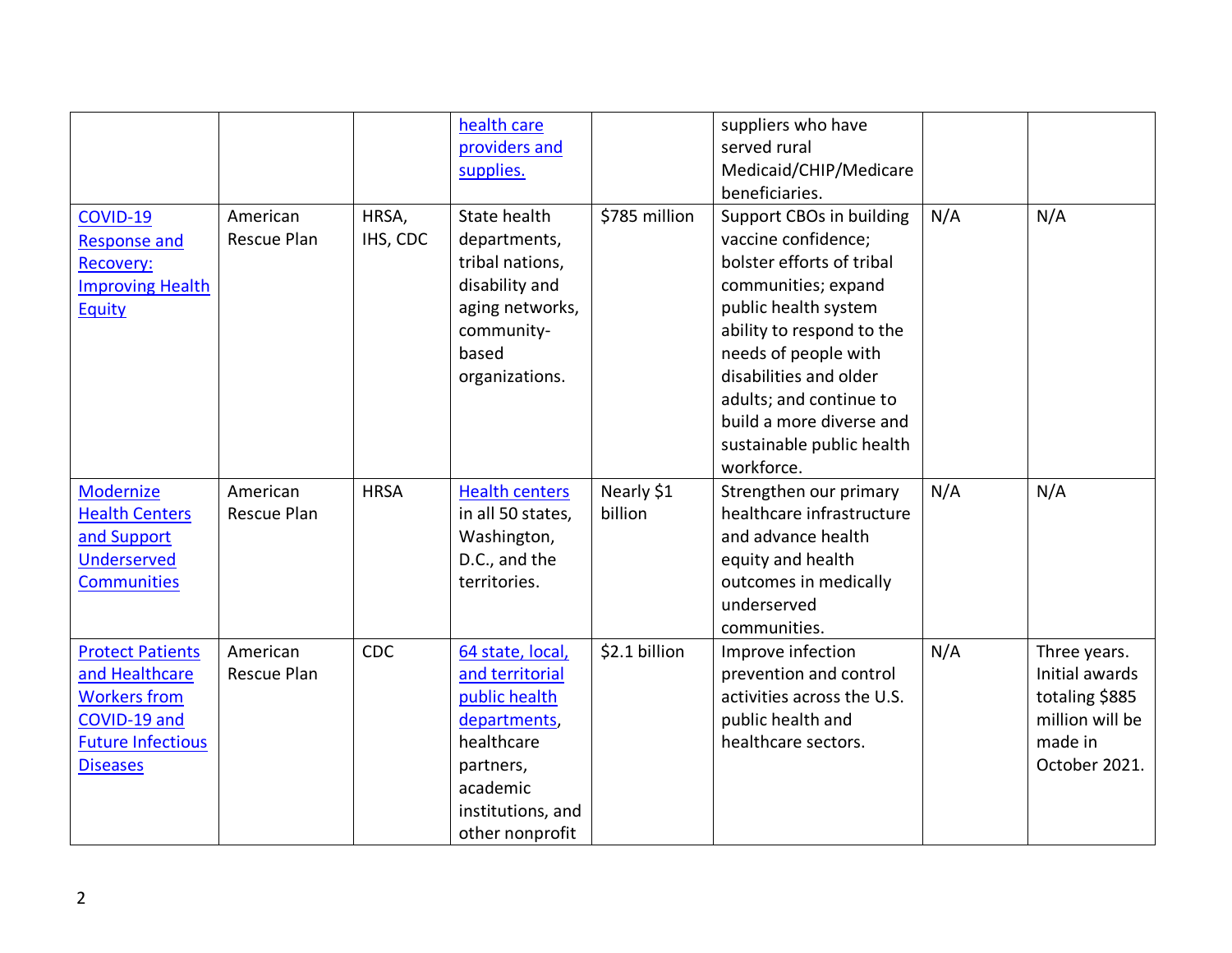|                                                                                                                                   |                                                                                |               | partners.                                                                                   |                |                                                                                                                                                                            |     |                                 |
|-----------------------------------------------------------------------------------------------------------------------------------|--------------------------------------------------------------------------------|---------------|---------------------------------------------------------------------------------------------|----------------|----------------------------------------------------------------------------------------------------------------------------------------------------------------------------|-----|---------------------------------|
| Strengthening<br><b>Youth Mental</b><br><b>Health</b>                                                                             | Coronavirus<br>Response and<br>Relief<br>Supplemental<br>Appropriations<br>Act | <b>SAMHSA</b> | State education<br>agencies, health<br>and human<br>services<br>organizations.              | \$74.2 million | Raise awareness of<br>mental health issues for<br>youth, train school<br>personnel, and<br>coordinate treatment for<br>youth with emotional<br>disorders.                  | N/A | Up to five<br>years             |
| <b>Pediatric Mental</b><br><b>Health Care</b><br><b>Access Program</b>                                                            | American<br>Rescue Plan                                                        | <b>HRSA</b>   | 24<br>organizations,<br>including state<br>and territorial<br>public health<br>departments. | \$10.7 million | Expand pediatric mental<br>healthcare access by<br>integrating telehealth<br>services into pediatric<br>care.                                                              | N/A | Unknown                         |
| Community-<br><b>Based Efforts to</b><br><b>Increase COVID-</b><br><b>19 Vaccinations</b><br>in Underserved<br><b>Communities</b> | American<br>Rescue Plan                                                        | <b>HRSA</b>   | 127 community-<br>based<br>organizations.                                                   | \$121 million  | Share information, build<br>confidence, and address<br>barriers to vaccination in<br>underserved<br>communities.                                                           | N/A | Unknown                         |
| <b>ELC Data</b><br>Modernization                                                                                                  | Coronavirus<br>Aid, Relief, and<br>Economic<br>Security Act                    | <b>CDC</b>    | Current 64 ELC<br>recipients.                                                               | \$200 million  | Accelerate<br>implementation of data<br>modernization efforts.                                                                                                             | N/A | Aug. 1, 2021-<br>July 31, 2022  |
| <b>Detection and</b><br><b>Mitigation of</b><br>COVID-19 in<br>Confinement<br><b>Facilities</b>                                   | American<br>Rescue Plan                                                        | CDC, DOJ      | Current 64 ELC<br>recipients.                                                               | \$700 million  | Provide resources to<br>confinement facilities,<br>including prisons, jails,<br>and juvenile<br>confinement facilities for<br>the detection and<br>mitigation of COVID-19. | N/A | Aug. 1, 2021 -<br>July 31, 2024 |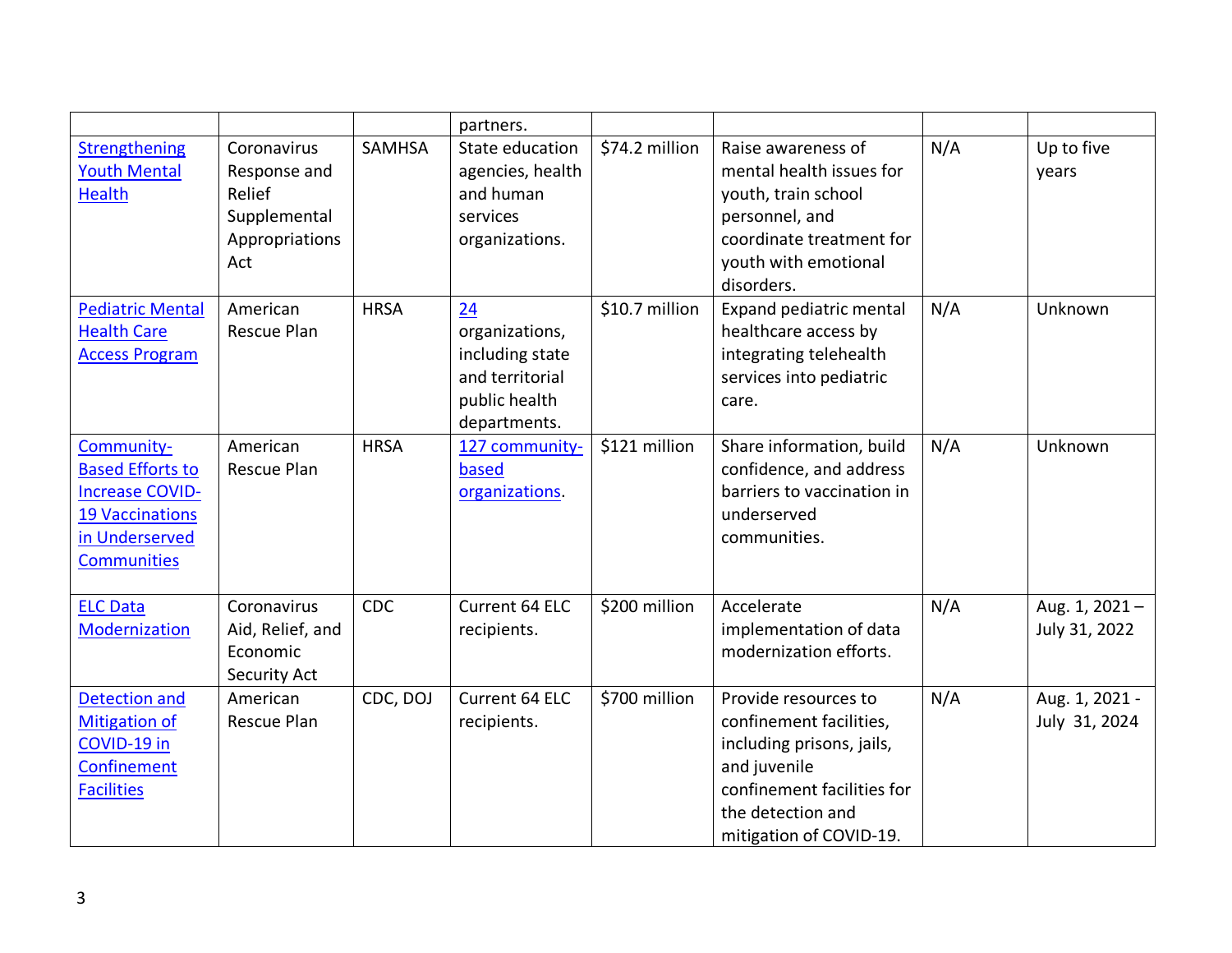| <b>Detection and</b>    | American    | CDC, HUD    | <b>Current 64 ELC</b> | \$80 million  | Support state and local    | N/A | Aug. 1, 2021- |
|-------------------------|-------------|-------------|-----------------------|---------------|----------------------------|-----|---------------|
| <b>Mitigation of</b>    | Rescue Plan |             | recipients.           |               | COVID-19 testing and       |     | July 31, 2024 |
| <b>COVID-19 Among</b>   |             |             |                       |               | mitigation measures        |     |               |
| People                  |             |             |                       |               | among people               |     |               |
| <b>Experiencing</b>     |             |             |                       |               | experiencing               |     |               |
| <b>Homelessness</b>     |             |             |                       |               | homelessness, residents    |     |               |
|                         |             |             |                       |               | of congregate settings     |     |               |
|                         |             |             |                       |               | including group homes,     |     |               |
|                         |             |             |                       |               | and encampments.           |     |               |
| COVID-19                | American    | <b>HRSA</b> | 46 states             | \$398 million | Maintain or increase       | N/A | Unknown       |
| <b>Testing and</b>      | Rescue Plan |             | participating in      | ( \$258, 376  | COVID-19 testing           |     |               |
| <b>Mitigation for</b>   |             |             | the Small Rural       | per hospital) | capacity and tailor        |     |               |
| <b>Small Rural</b>      |             |             | Hospital              |               | mitigation efforts to      |     |               |
| <b>Hospitals</b>        |             |             | Improvement           |               | reflect local needs.       |     |               |
|                         |             |             | Program (SHIP).       |               |                            |     |               |
| <b>Disease</b>          | American    | <b>CDC</b>  | 59 current            | \$1 billion   | Hire, expand, train,       | N/A | Date of award |
| Intervention            | Rescue Plan |             | recipients of         |               | sustain, and support DIS   |     | through Dec.  |
| <b>Specialist (DIS)</b> |             |             | <b>CDC's RFA-</b>     |               | staff to strengthen the    |     | 31, 2021      |
| <b>Workforce</b>        |             |             | PS19-1901,            |               | capacity of state, tribal, |     |               |
| <b>Development</b>      |             |             | "Strengthening        |               | local, and territorial     |     |               |
| Supplement              |             |             | <b>STD Prevention</b> |               | public health              |     |               |
|                         |             |             | and Control for       |               | departments to mitigate    |     |               |
|                         |             |             | Health                |               | the spread of COVID-19     |     |               |
|                         |             |             | Departments."         |               | and other infections.      |     |               |
| <b>ELC Reopening</b>    | American    | <b>CDC</b>  | Current 64 ELC        | \$10 billion  | Providing resources to     | N/A | Ends July 31, |
| <b>Schools: Support</b> | Rescue Plan |             | recipients.           |               | implement screening        |     | 2022          |
| for Screening           |             |             |                       |               | testing programs in        |     |               |
| <b>Testing to</b>       |             |             |                       |               | schools aligned with the   |     |               |
| <b>Reopen and</b>       |             |             |                       |               | <b>CDC</b> recommendations |     |               |
| <b>Keep Schools</b>     |             |             |                       |               | for K-12.                  |     |               |
| <b>Operating Safely</b> |             |             |                       |               |                            |     |               |
| <b>CDC Crisis</b>       | American    | <b>CDC</b>  | States,               | \$2 billion   | Expand the public health   | N/A | July 1 2021-  |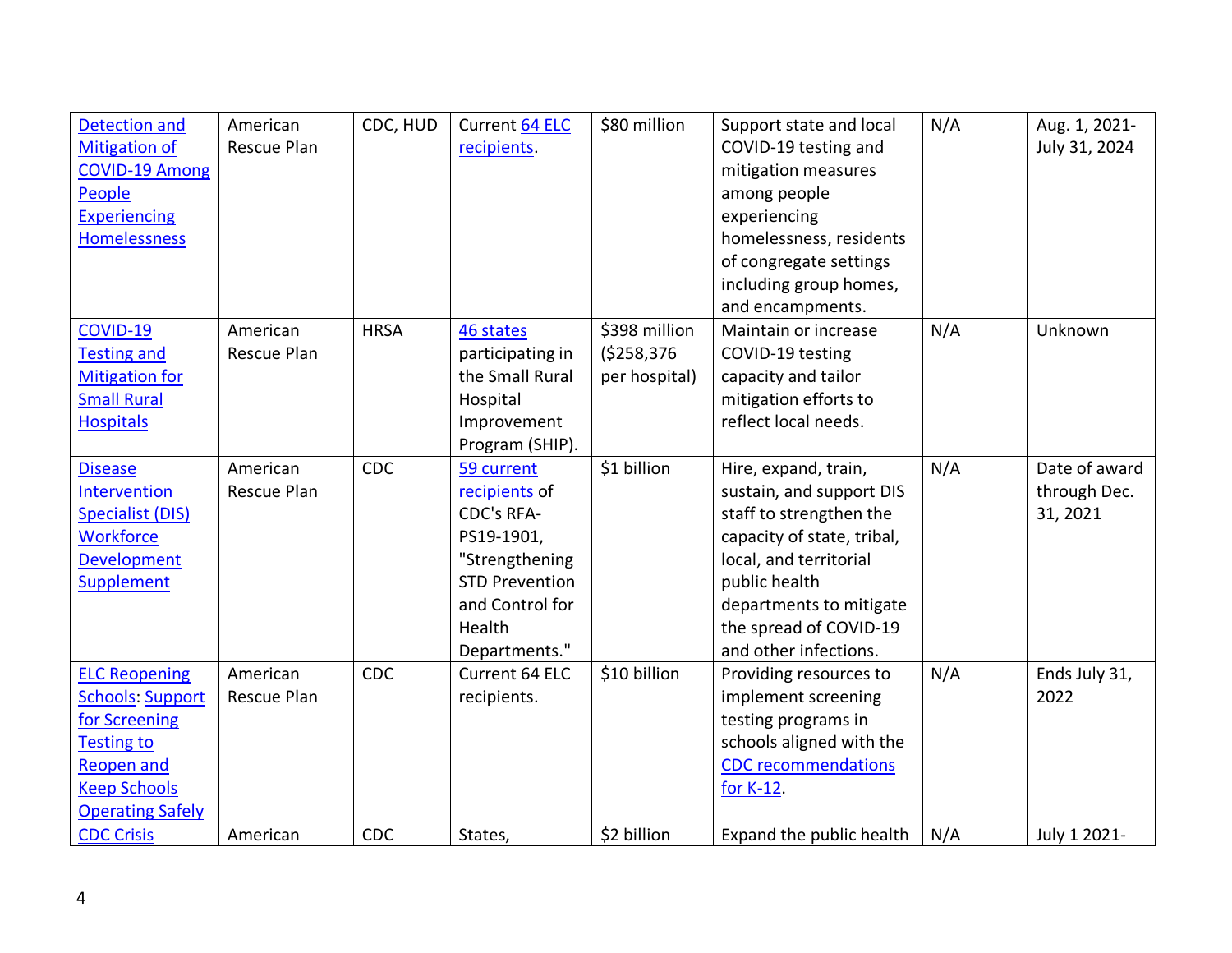| Response                 | Rescue Plan |             | territories, and     |               | workforce, including        |            | June 30, 2023  |
|--------------------------|-------------|-------------|----------------------|---------------|-----------------------------|------------|----------------|
| Cooperative              |             |             | freely               |               | through training for new    |            |                |
| Agreement:               |             |             | associated           |               | staff. A list of allowable  |            |                |
| <b>COVID-19 Public</b>   |             |             | states; Chicago,     |               | activities to support the   |            |                |
| <b>Health</b>            |             |             | Houston, Los         |               | recruiting, hiring, and     |            |                |
| <b>Workforce</b>         |             |             | Angeles County,      |               | training of the public      |            |                |
| Supplemental             |             |             | New York City,       |               | health workforce are        |            |                |
| <b>Funding</b>           |             |             | Philadelphia,        |               | listed in the linked        |            |                |
| *Guidance                |             |             | and                  |               | guidance.                   |            |                |
| shared directly          |             |             | Washington,          |               |                             |            |                |
| with recipients.         |             |             | D.C.; tribal         |               |                             |            |                |
|                          |             |             | governments.         |               |                             |            |                |
| <b>Support COVID-</b>    | American    | <b>HRSA</b> | <b>Existing SHIP</b> | \$398 million | Support COVID-19            | <b>TBA</b> | See additional |
| 19 testing in            | Rescue Plan |             | Grantees - 46        |               | testing and mitigation at   |            | information    |
| <b>Rural Areas (part</b> |             |             | states (SHIP         |               | small rural hospitals.      |            |                |
| 1)                       |             |             | excludes CT, DE,     |               |                             |            |                |
|                          |             |             | NJ, and RI).         |               |                             |            |                |
| <b>Rural Health</b>      | American    | <b>HRSA</b> | CMS certified -      | \$460 million | Maintain and increase       | <b>TBA</b> | <b>TBA</b>     |
| <b>Clinic COVID-19</b>   | Rescue Plan |             | rural health         |               | COVID-19 testing,           |            |                |
| <b>Testing and</b>       |             |             | clinics.             |               | expand access to testing,   |            |                |
| <b>Mitigation</b>        |             |             |                      |               | and broaden mitigation      |            |                |
| Program (part 2)         |             |             |                      |               | efforts.                    |            |                |
| <b>Centers of</b>        | American    | CDC         | S/T health           | \$400 million | Funding will establish six  | <b>TBD</b> | <b>TBD</b>     |
| <b>Excellence in</b>     | Rescue Plan |             | departments          |               | Centers of Excellence in    |            |                |
| Genomic                  |             |             | (including freely    |               | <b>Genomic Epidemiology</b> |            |                |
| Epidemiology             |             |             | associated           |               |                             |            |                |
|                          |             |             | states).             |               |                             |            |                |
| <b>National</b>          | American    | CDC         | S/T health           | \$300 million | Will build and support      | <b>TBD</b> | <b>TBD</b>     |
| <b>Bioinformatics</b>    | Rescue Plan |             | departments          |               | capacity of national        |            |                |
| Infrastructure           |             |             | (including freely    |               | bioinformatics              |            |                |
|                          |             |             | associated           |               | infrastructure and          |            |                |
|                          |             |             | states).             |               | expand CDC's                |            |                |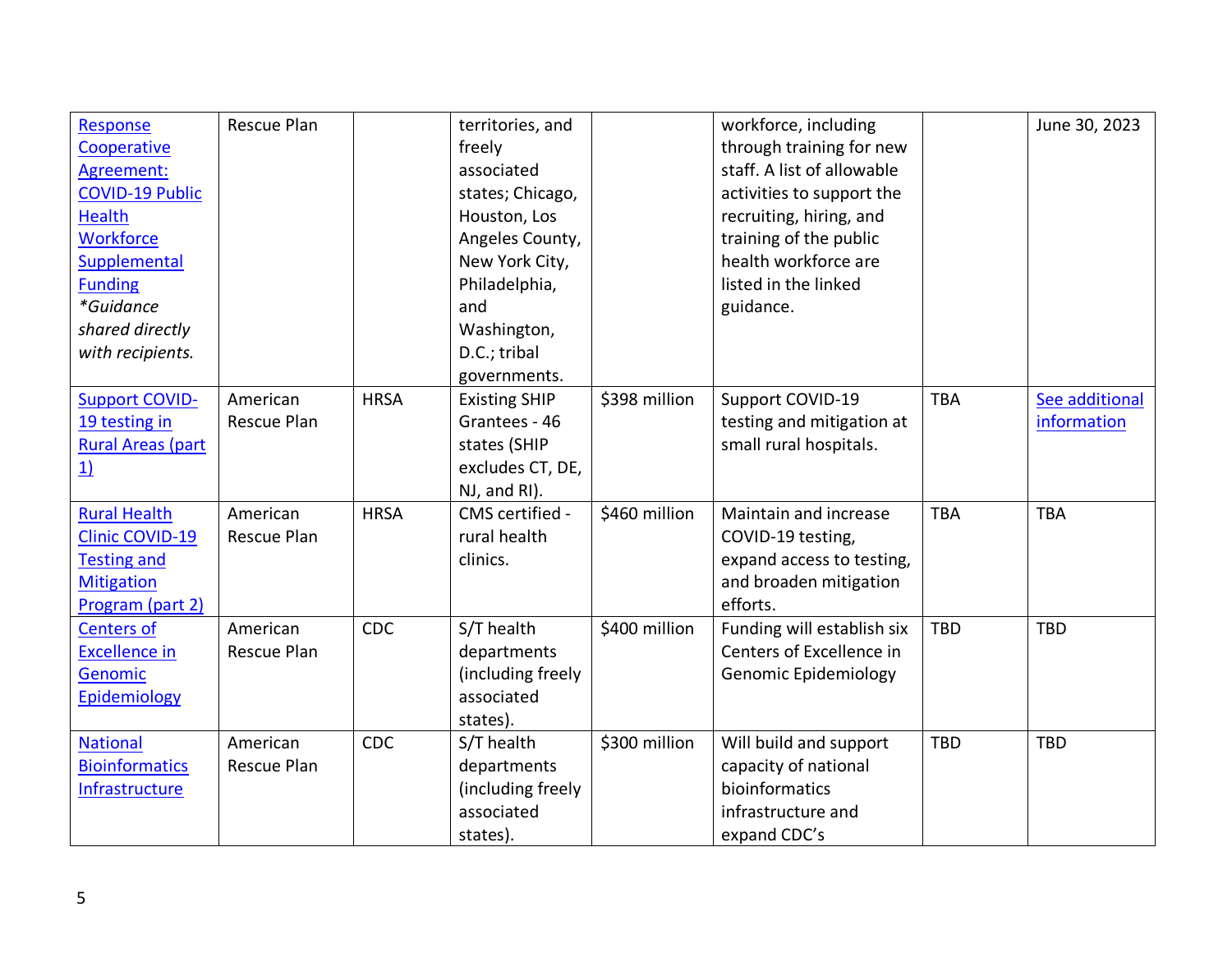|  |  | Bioinformatics      |  |
|--|--|---------------------|--|
|  |  | Fellowship program. |  |
|  |  |                     |  |

### **Previous Funding Opportunities:** *(application due date has passed)*

| <b>Name of Funding</b><br>Opportunity                                                                    | Appropriation<br><b>Source</b> | <b>Funding</b><br><b>Agency</b> | Eligibility                                                                                                                                            | <b>Total</b><br><b>Funding</b><br><b>Available</b> | Scope/Key<br><b>Activities</b>                                                                                                                                            | <b>Application</b><br><b>Due Date</b> | <b>Project Period</b>            |
|----------------------------------------------------------------------------------------------------------|--------------------------------|---------------------------------|--------------------------------------------------------------------------------------------------------------------------------------------------------|----------------------------------------------------|---------------------------------------------------------------------------------------------------------------------------------------------------------------------------|---------------------------------------|----------------------------------|
| New:<br>Community-<br><b>Based Workforce</b><br>for COVID-19<br><b>Vaccine Outreach</b><br><b>Awards</b> | American<br>Rescue Plan        | HHS, HRSA                       | 8 organizations<br>across 29 high-<br>priority states                                                                                                  | \$66.5 million                                     | Expand<br>community-based<br>efforts to inform<br>and educate target<br>populations to<br>increase COVID-19<br>vaccine confidence<br>and improve<br>vaccination rates.    | Unknown                               | Unknown,<br>awarded Feb.<br>2022 |
| Community-<br><b>Based Workforce</b><br>for COVID-19<br>Vaccine Outreach<br>Additional<br>Awards         | American<br><b>Rescue Plan</b> | <b>HRSA</b>                     | Current 9<br>community-<br>based<br>organization<br>recipients                                                                                         | \$77 million                                       | Engage in locally-<br>tailored efforts to<br>build vaccine<br>confidence and<br>bolster COVID-19<br>vaccinations.                                                         | Unknown                               | Unknown,<br>awarded Nov.<br>2021 |
| Provider<br>Resiliency<br>Workforce<br>Training                                                          | American<br><b>Rescue Plan</b> | <b>HRSA</b>                     | Current 45<br>recipients across<br>3 programs:<br>1. Promoting<br><b>Resilience and</b><br><b>Mental Health</b><br><b>Among Health</b><br>Professional | \$103 million                                      | Reduce burnout and<br>promote mental<br>health among the<br>health workforce<br>with particular<br>consideration to the<br>needs of rural and<br>medically<br>underserved | Aug. 30,<br>2021                      | Three years                      |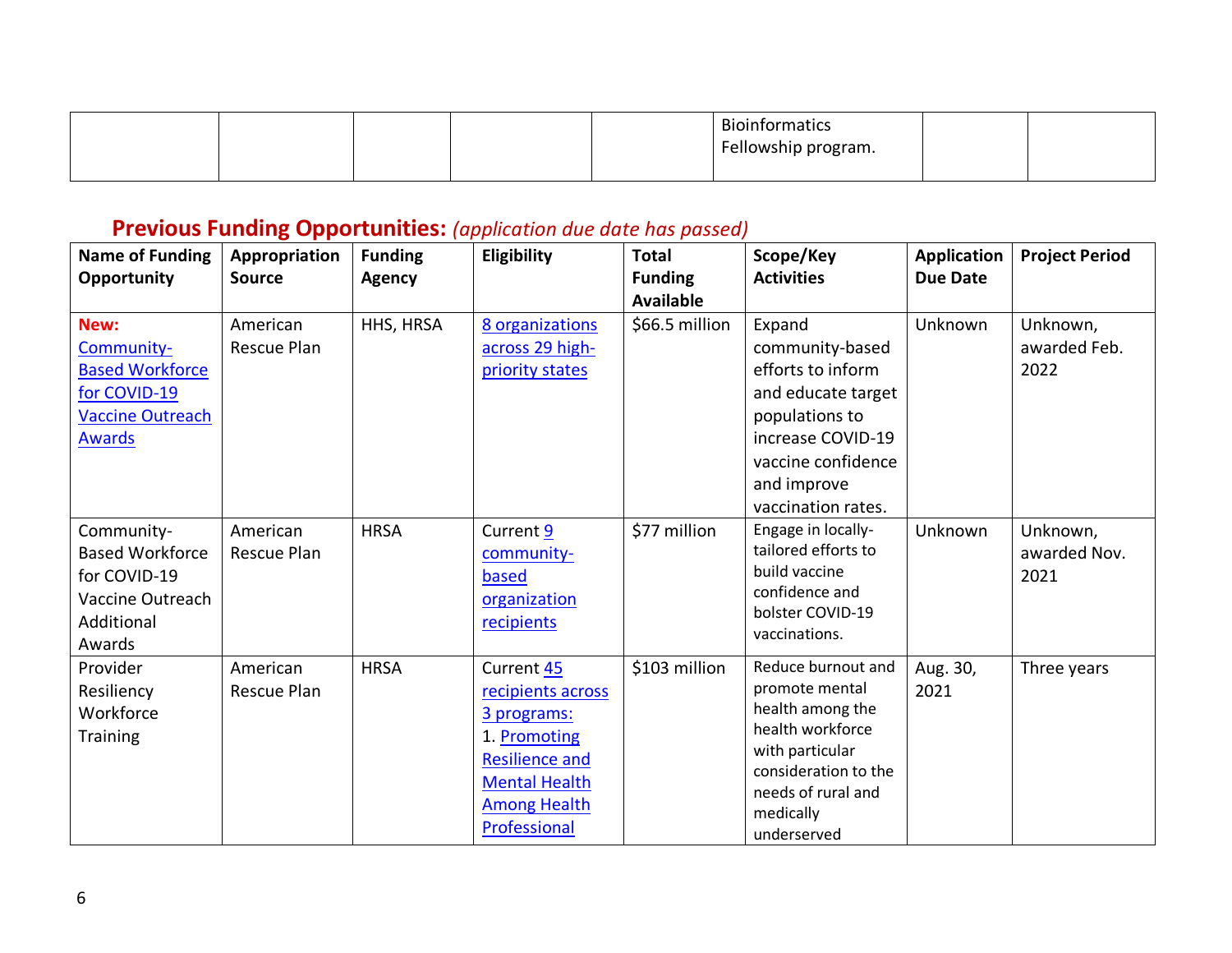|                                                                                                                               |                         |                                                          | Workforce<br>2. Health and<br><b>Public Safety</b><br>Workforce<br><b>Resiliency</b><br><b>Training Program</b><br>3. Health and<br><b>Public Safety</b><br>Workforce<br><b>Resiliency</b><br><b>Technical</b><br><b>Assistance Center</b> |                                                                                   | communities.                                                                                                                                                                               |                    |                                                                               |
|-------------------------------------------------------------------------------------------------------------------------------|-------------------------|----------------------------------------------------------|--------------------------------------------------------------------------------------------------------------------------------------------------------------------------------------------------------------------------------------------|-----------------------------------------------------------------------------------|--------------------------------------------------------------------------------------------------------------------------------------------------------------------------------------------|--------------------|-------------------------------------------------------------------------------|
| FY 2022<br><b>AmeriCorps State</b><br>and National<br><b>Public Health</b><br><b>AmeriCorps</b>                               | American<br>Rescue Plan | AmeriCorps                                               | State, local, tribal,<br>and territorial<br>public health<br>departments.                                                                                                                                                                  | \$400 million                                                                     | Recruit, train, and<br>develop a new<br>generation of public<br>health leaders ready<br>to respond to the<br>nation's needs.                                                               | Nov. 8,<br>2021    | Five years                                                                    |
| <b>Additional BP3</b><br><b>Cities Readiness</b><br>Initiative Funding                                                        | CDC                     | <b>CDC</b>                                               | 50 states and four<br>directly funded<br>localities.                                                                                                                                                                                       | \$1 million                                                                       | Provide additional<br>resources to<br>supplement BP3<br>planning efforts<br>within the CRI local<br>planning<br>jurisdictions.                                                             | Aug. 20,<br>2021   | Sept. 10, 2021-<br>June 30, 2022                                              |
| Promoting<br>Vaccine<br>Confidence in<br>Local<br><b>Communities</b><br>through<br>Partnership with<br><b>Regional Health</b> | Unknown                 | HHS Office of<br>the Assistant<br>Secretary of<br>Health | Any public or<br>private entity<br>located in a state<br>or territory.                                                                                                                                                                     | 6-8 awards<br>each up to<br>\$125,000/yr<br>(estimated<br>total:<br>\$750,000/yr) | <b>Expand traditional</b><br>immunization<br>partnerships to plan,<br>implement, and<br>evaluate evidence-<br>based practices and<br>develop novel<br>approaches to<br>increase confidence | August 17,<br>2021 | <b>Begins</b><br>September 30,<br>2021 and is not<br>to exceed three<br>years |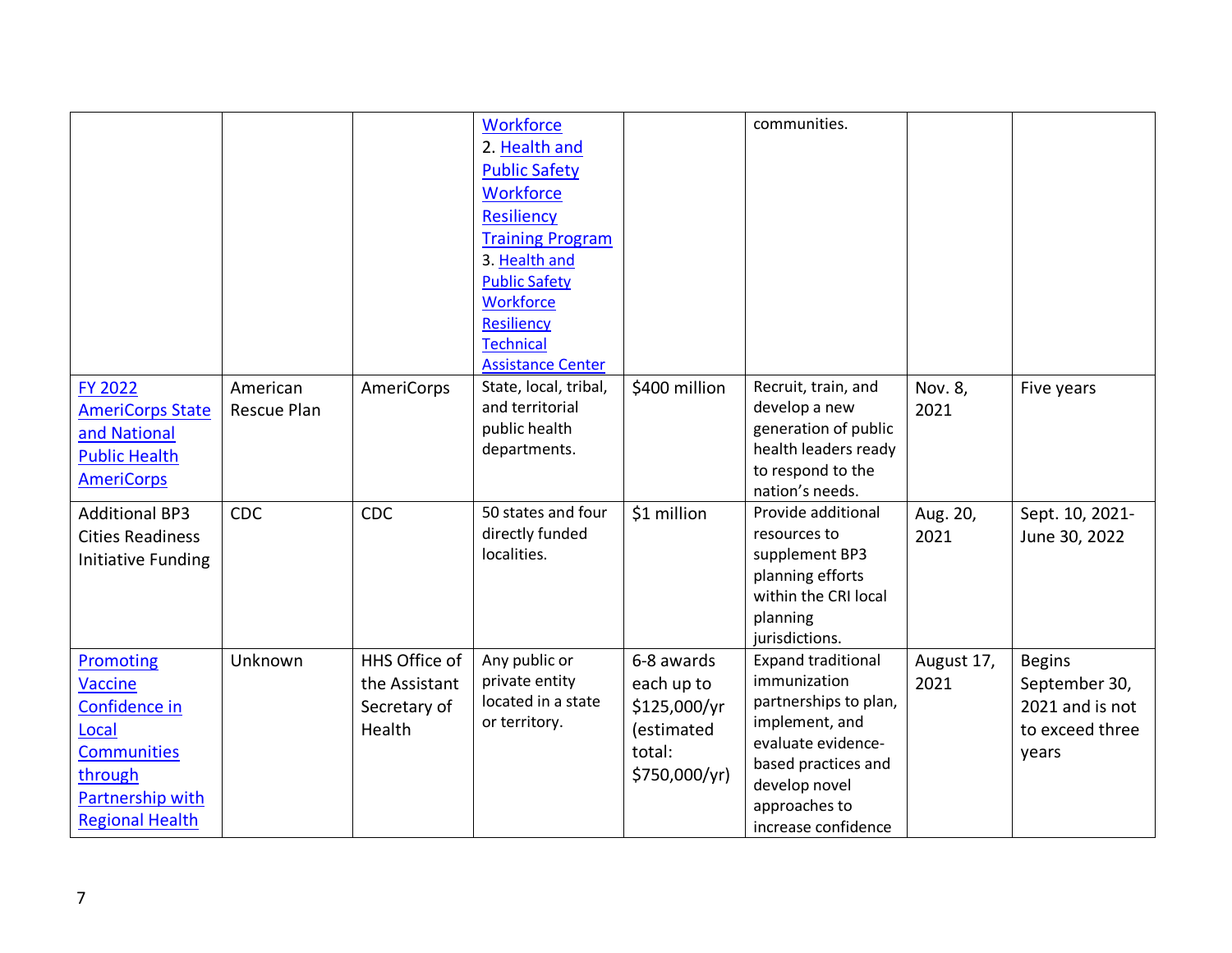| <b>Offices</b>                                                                                                                                                                     |                                                                                           |                                                |                                                                             |                                                                                                       | in vaccines in local<br>communities.                                                                                                                                                            |                                            |                                         |
|------------------------------------------------------------------------------------------------------------------------------------------------------------------------------------|-------------------------------------------------------------------------------------------|------------------------------------------------|-----------------------------------------------------------------------------|-------------------------------------------------------------------------------------------------------|-------------------------------------------------------------------------------------------------------------------------------------------------------------------------------------------------|--------------------------------------------|-----------------------------------------|
| <b>ELC Advanced</b><br>Molecular<br>Diagnostics<br>(AMD)<br>Sequencing and<br>Analytics<br>*Guidance<br>shared directly<br>with recipients.<br><b>FAQ Document</b><br>located here | American<br><b>Rescue Plan</b>                                                            | CDC<br>supplemental<br>funding<br>through ELC. | S/T health<br>departments<br>(including freely<br>associated states).       | \$240 million<br>(included in<br>\$1 billion<br>funding for<br>genomic<br>$sequencing-$<br>see above) | Support genomic<br>sequencing and<br>analytic capacity<br>building in<br>microbial<br>genomics and<br>bioinformatics.<br>Further<br>development of<br>AMD capacity in<br>health<br>departments. | During BP2<br>(Expected<br>in Late<br>May) | Three years,<br>ending July 31,<br>2024 |
| Strengthening<br><b>Public Health</b><br>Laboratory (PHL)<br>Preparedness<br>through<br>Laboratory<br>Response<br>Network<br>*Guidance<br>shared directly<br>with recipients.      | Paycheck<br>Protection<br>Program and<br><b>Health Care</b><br>Enhancement<br>Act of 2020 | CDC<br>supplemental<br>funding<br>through ELC. | S/T health<br>departments<br>(including freely<br>associated states).       | \$11.9 million                                                                                        | <b>Strengthen PHL</b><br>preparedness and<br>response<br>capabilities,<br>focused on<br>building a robust,<br>flexible, scalable<br>infrastructure, and<br>enhance electronic<br>reporting.     | During BP2<br>(Expected<br>in late<br>May) | 14 months,<br>ending July 31,<br>2022   |
| Community-<br><b>Based Workforce</b><br>for COVID-19<br><b>Vaccine</b><br>Outreach                                                                                                 | American<br>Rescue Plan                                                                   | <b>HRSA</b>                                    | Update: 14<br>nonprofit private<br>or public<br>organization<br>recipients. | \$125 million                                                                                         | Address COVID-19<br>related disparities<br>by mobilizing<br>community<br>outreach workers.                                                                                                      | May 18,<br>2021                            | June 1, 2021-<br>Nov. 30, 2021          |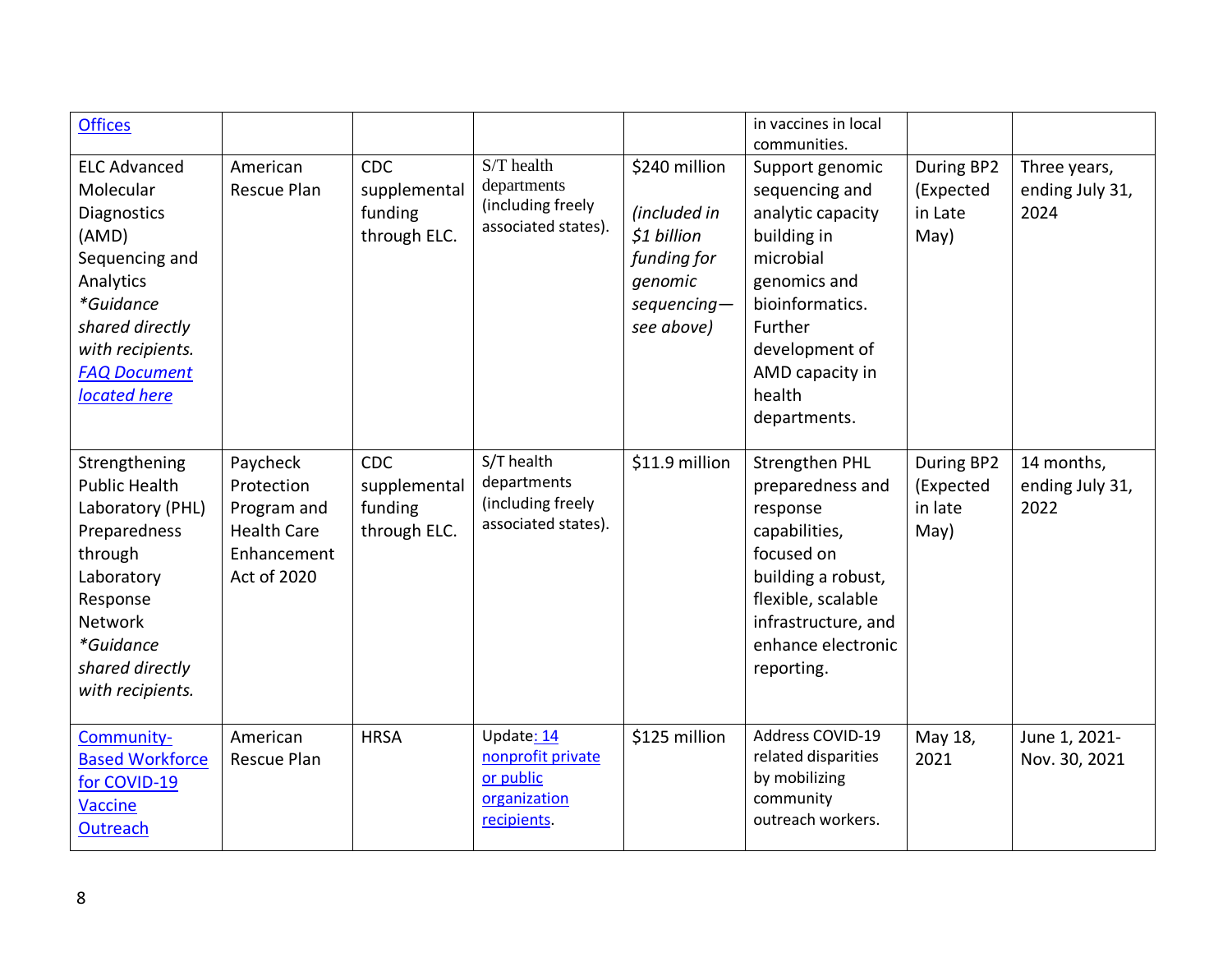|                                                                                                                                             |                         |                                        |                                                                                  |                                                                                                                       | Engage and<br>coordinate national,<br>state, and local<br>organizations with a<br>multi-state/multi-<br>regional approach<br>to administer the<br>program.                                                               |                                                            |                  |
|---------------------------------------------------------------------------------------------------------------------------------------------|-------------------------|----------------------------------------|----------------------------------------------------------------------------------|-----------------------------------------------------------------------------------------------------------------------|--------------------------------------------------------------------------------------------------------------------------------------------------------------------------------------------------------------------------|------------------------------------------------------------|------------------|
| <b>Emergency</b><br><b>Award: Social,</b><br><b>Behavioral, and</b><br>Economic<br><b>Research on</b><br>COVID-19<br>Consortium<br>(member) | Unknown                 | <b>NIH</b><br>Cooperative<br>Agreement | S/T health<br>departments.<br>(*Freely<br>associated states<br>are not eligible) | NIH aims to<br>award five to<br>six<br>applications<br>with award<br>ceilings at<br>\$500,000 for<br>each<br>awardee. | Solicits<br>applications for<br>individual<br>population<br>research projects<br>that will be linked<br>to a Social,<br>Behavioral, and<br>Economic<br>Research on<br>COVID-19<br>Consortium<br>Coordination<br>Centers. | Cycle 1:<br>June 9,<br>2021<br>Cycle 2:<br>Nov. 8,<br>2021 | Up to five years |
| <b>Rural Health</b><br><b>Clinic Vaccine</b><br>Confidence<br>Program (RHCVC)                                                               | American<br>Rescue Plan | HRSA (grant)                           | Eligible rural<br>health clinics.                                                | \$100 million                                                                                                         | Address health<br>equity gaps,<br>increase vaccine<br>confidence, and<br>reinforce<br>messaging about<br>COVID-19<br>prevention and<br>treatment.                                                                        | June 23,<br>2021                                           | <b>TBA</b>       |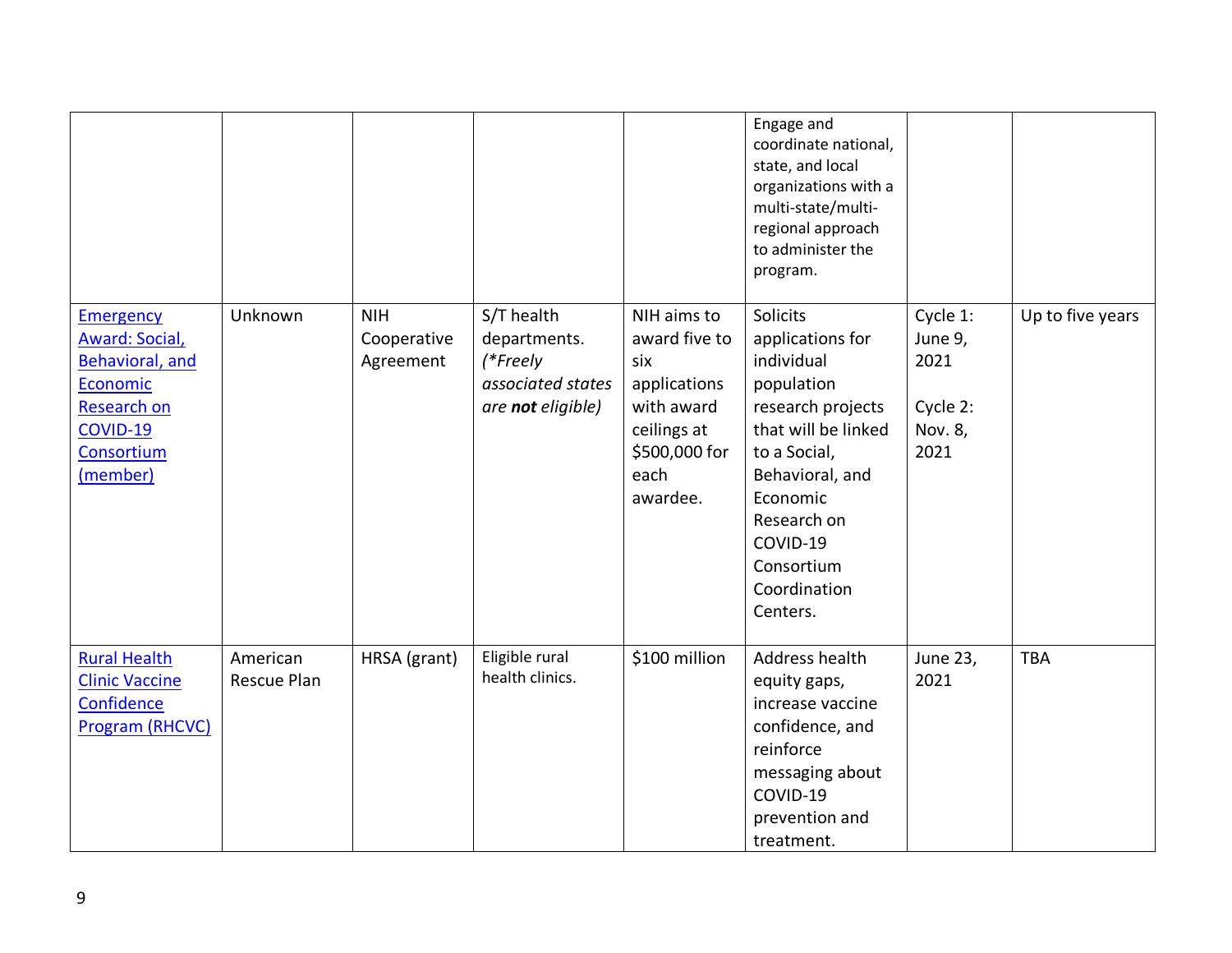| <b>National Initiative</b><br>to Address<br><b>COVID-19 Health</b><br><b>Disparities</b><br>Among<br><b>Populations at</b><br><b>High-Risk and</b><br>Underserved,<br><b>Including Racial</b><br>and Ethnic<br>Minority<br><b>Populations and</b><br><b>Rural</b><br><b>Communities</b><br>(CDC-RFA-OT21-<br>2103) (93.391) | Coronavirus<br>Response and<br>Relief<br>Supplemental<br>Appropriations<br>Act of 2021 | <b>CDC</b><br>Grant                 | S/T health<br>departments<br>(including freely<br>associated states).<br>See here for more<br>details.                | \$2.25 billion | Reduce COVID-19<br>related health<br>disparities.<br>Improve HD<br>capacity to reduce<br>COVID-19<br>transmission in<br>underserved and<br>high-risk<br>populations,<br>including through<br>testing and<br>contact tracing. | May 3,<br>2021  | June 1, 2021 -<br>July 31, 2021 |
|-----------------------------------------------------------------------------------------------------------------------------------------------------------------------------------------------------------------------------------------------------------------------------------------------------------------------------|----------------------------------------------------------------------------------------|-------------------------------------|-----------------------------------------------------------------------------------------------------------------------|----------------|------------------------------------------------------------------------------------------------------------------------------------------------------------------------------------------------------------------------------|-----------------|---------------------------------|
| Community<br><b>Health Workers</b><br>for COVID<br><b>Response and</b><br><b>Resilient</b><br><b>Communities</b><br>(CCR)-Evaluation<br>and Technical<br><b>Assistance (CDC-</b><br>RFA-DP21-2110)                                                                                                                          | Coronavirus<br>Aid, Relief,<br>and Economic<br>Security Act                            | HHS/CDC<br>Cooperative<br>Agreement | Awarded to 69<br>organizations,<br>including S/T<br>health<br>departments<br>(including freely<br>associated states). | \$32 million   | National<br>evaluation of the<br><b>Community Health</b><br><b>Workers for COVID</b><br>Response and<br>Resilient<br>Communities<br>program and TA.                                                                          | May 24,<br>2021 | Four years                      |
| <b>Community</b><br><b>Health Workers</b><br>for COVID<br><b>Response and</b>                                                                                                                                                                                                                                               | Coronavirus<br>Aid, Relief,<br>and Economic<br>Security Act                            | <b>CDC</b><br>Grant                 | Awarded to 69<br>organizations,<br>including S/T<br>health                                                            | \$300 million  | Integrate<br>community health<br>workers into<br>organizations and                                                                                                                                                           | May 24,<br>2021 | Three years                     |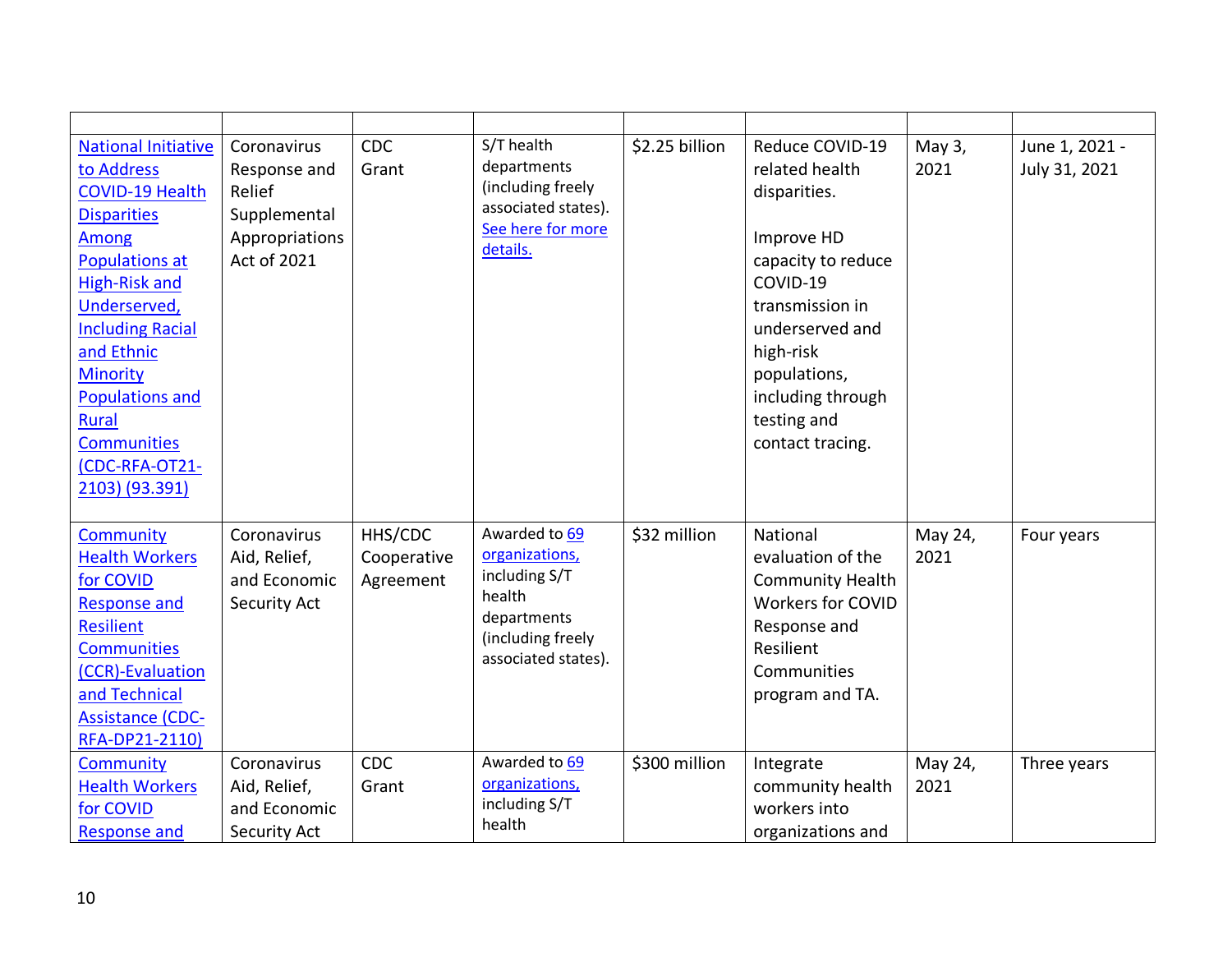| <b>Resilient</b>      |             |              | departments         |                  | care teams.        |          |                  |
|-----------------------|-------------|--------------|---------------------|------------------|--------------------|----------|------------------|
| <b>Communities</b>    |             |              | (including freely   |                  |                    |          |                  |
| (CDC-RFA-DP21-        |             |              | associated states). |                  |                    |          |                  |
| 2109)                 |             |              |                     |                  |                    |          |                  |
| <b>Emergency</b>      | Unknown     | <b>NIH</b>   | S/T health          | \$750,000 to     | Establish a        | June 9,  | Up to five years |
| <b>Award: Social,</b> |             | Cooperative  | departments.        | one FY21         | coordinating       | 2021     |                  |
| Behavioral, and       |             | Agreement    | (*Freely            | awardee          | center to support  |          |                  |
| Economic              |             |              | associated states   |                  | and develop        |          |                  |
| <b>Research on</b>    |             |              | are not eligible)   |                  | research,          |          |                  |
| COVID-19-             |             |              |                     |                  | dissemination, and |          |                  |
| Consortium            |             |              |                     |                  | various data       |          |                  |
| Coordinating          |             |              |                     |                  | sharing activities |          |                  |
| Center                |             |              |                     |                  | for social,        |          |                  |
|                       |             |              |                     |                  | behavioral, and    |          |                  |
|                       |             |              |                     |                  | economic research  |          |                  |
|                       |             |              |                     |                  | on COVID-19;       |          |                  |
|                       |             |              |                     |                  | foster innovation, |          |                  |
|                       |             |              |                     |                  | collaboration, and |          |                  |
|                       |             |              |                     |                  | synergies across   |          |                  |
|                       |             |              |                     |                  | researchers        |          |                  |
|                       |             |              |                     |                  | funded through     |          |                  |
|                       |             |              |                     |                  | the Social,        |          |                  |
|                       |             |              |                     |                  | Behavioral, and    |          |                  |
|                       |             |              |                     |                  | Economic           |          |                  |
|                       |             |              |                     |                  | Research on        |          |                  |
|                       |             |              |                     |                  | COVID-19           |          |                  |
|                       |             |              |                     |                  | Consortium         |          |                  |
| Genomic               | American    | <b>CDC</b>   | State/territorial   | \$1 billion      | Aimed at           | May 2021 | <b>TBD</b>       |
| <b>Sequencing</b>     | Rescue Plan | supplemental | (S/T) health        |                  | improving          |          |                  |
|                       |             | funding      | departments         | <i>(includes</i> | jurisdictional and |          |                  |
|                       |             | through ELC. | (including freely   | \$240 million    | national capacity  |          |                  |
|                       |             |              | associated states). | for AMD-see      | to identify COVID- |          |                  |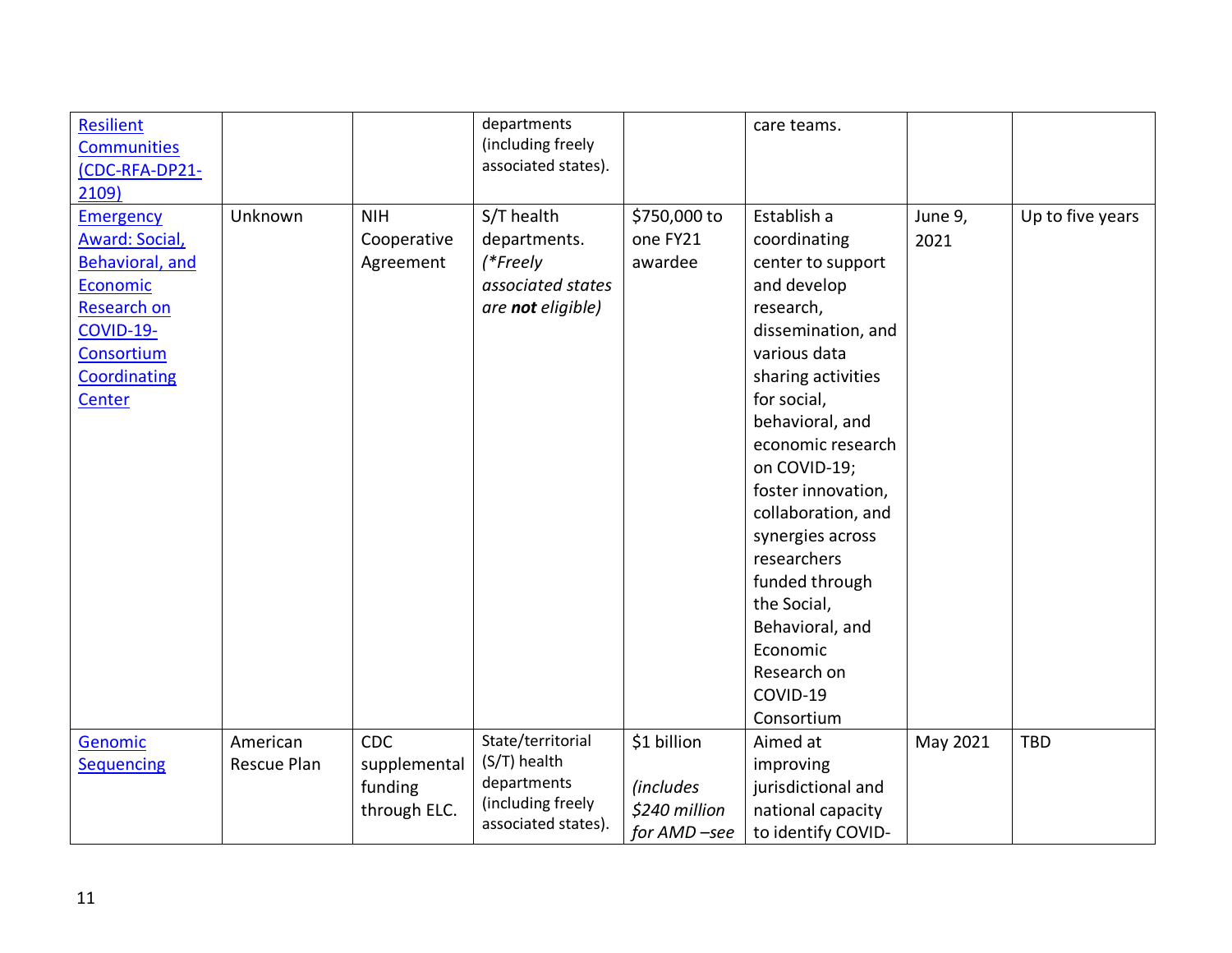|  |  | below) | 19 mutations and |  |
|--|--|--------|------------------|--|
|  |  |        | monitor          |  |
|  |  |        | circulation of   |  |
|  |  |        | variants.        |  |
|  |  |        |                  |  |

#### **Additional Resources**

[CDC Crisis Response Cooperative Agreement: COVID-19 Public Health Workforce Development Supplemental Funding FAQs:](https://www.cdc.gov/cpr/readiness/00_docs/CDC_COVID_Workforce_Development_Funding_FAQs_July2021_FINAL.pdf?ACSTrackingID=USCDC_1377-DM62765&ACSTrackingLabel=Friday%20Update%3A%20July%2030%2C%202021&deliveryName=USCDC_1377-DM62765) This document summarizes CDC responses to a variety of questions related to the \$2 billion in funding that CDC awarded to support COVID-19 workforce development in 65 jurisdictions.

[CDC Guidance for Use of Federal Funds to Provide Incentives to Support COVID-19 Response:](https://www.cdc.gov/cpr/readiness/00_docs/Using_Federal_Funds_to_Support_COVID-19_Response_Incentives_Update_August_12_FINAL.pdf?ACSTrackingID=USCDC_1377-DM64231&ACSTrackingLabel=Friday%20Update%3A%20August%2020%2C%202021&deliveryName=USCDC_1377-DM64231) This document provides general guidance on the use of CDC funds for incentives.

[Overview of Select Fiscal Year 2021 CDC COVID-19 Funding Opportunities:](https://www.cdc.gov/cpr/readiness/00_docs/Crosswalk_CDC_Funding-_Opportunities_August-23-2021_FINAL.pdf) This table outlines select CDC funding resources provided to state, tribal, local, and territorial governments and other organizations to support their COVID-19 response activities. It does not represent all CDC resources but outlines the funding streams where recipients have requested further clarification and where there are perceived similarities in the intended purpose and allowable activities.

[CDC COVID-19 State, Tribal, Local and Territorial Funding Update:](https://www.cdc.gov/budget/fact-sheets/covid-19/funding/index.html) This chart provides a comprehensive jurisdictional breakdown of CDC's COVID-19 funding.

[Drexel American Rescue Plan: Federal Investment Guide:](https://drexel.edu/%7E/media/Files/nowak-lab/American%20Rescue%20Plan%20Federal%20Investment%20Guide%20(1).ashx) This document is a guide to the funding included in the American Rescue Plan and is outlined by recipient (i.e., states, territories, counties, competitive funds, grants to public authorities).

The following table highlights other funding opportunities from federal agencies to state/local entities or applicable partners that may not be public health agencies but are complementary to the effort.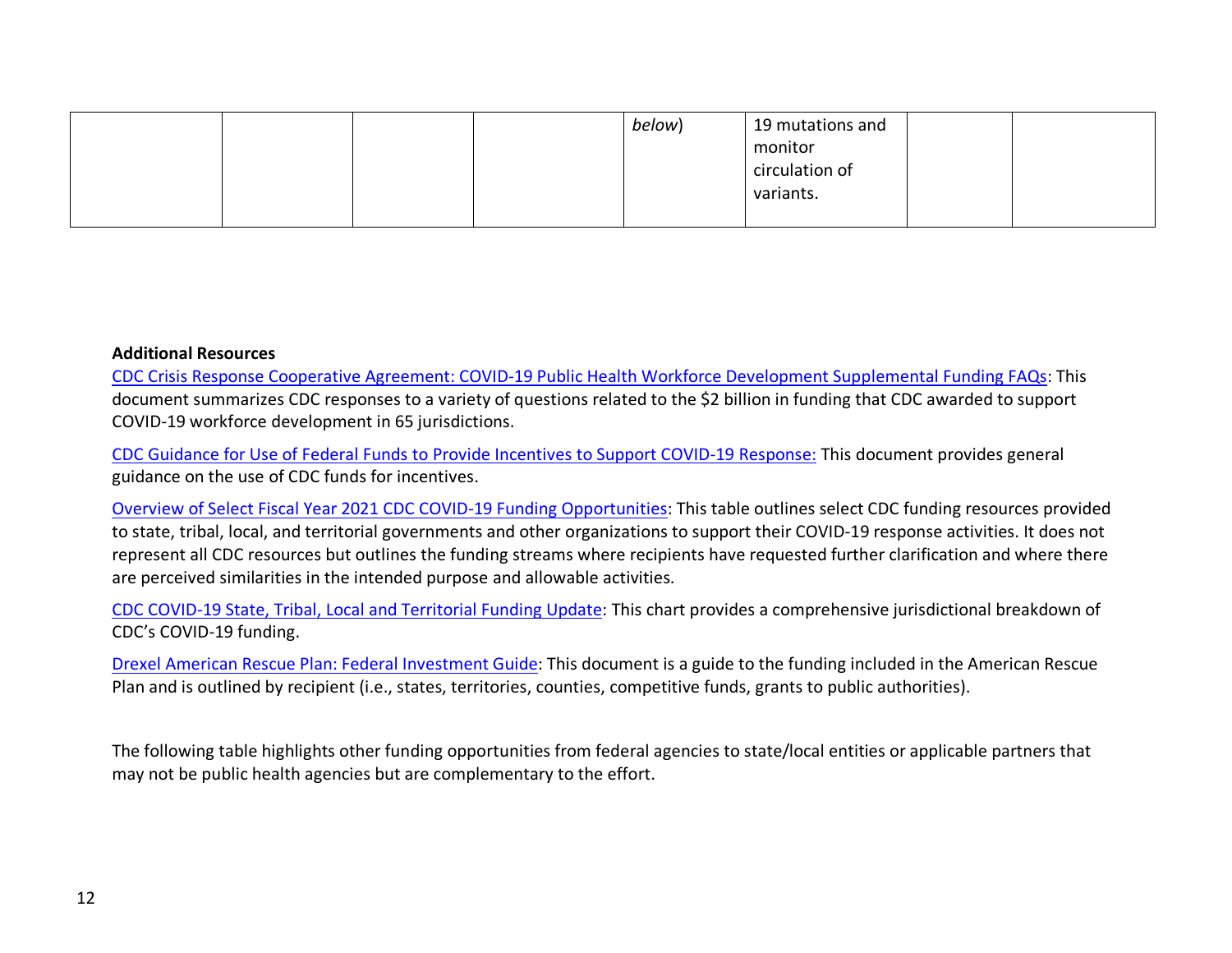| Name of Funding Appropriation Funding<br>Opportunity                                                               | <b>Source</b>                     | <b>Agency</b>          | Eligibility                                                                               | <b>Available</b>                                                                                  | <b>Total Funding Scope/Key Activities</b>                                                                                                                                                                                                                            | <b>Application Due</b><br><b>Dates</b>                                     | <b>Project Period</b>           |
|--------------------------------------------------------------------------------------------------------------------|-----------------------------------|------------------------|-------------------------------------------------------------------------------------------|---------------------------------------------------------------------------------------------------|----------------------------------------------------------------------------------------------------------------------------------------------------------------------------------------------------------------------------------------------------------------------|----------------------------------------------------------------------------|---------------------------------|
| <b>FY 2021</b><br><b>Telehealth</b><br><b>Awards</b>                                                               | Unknown                           | <b>HRSA</b>            | 36 recipients                                                                             | \$19 million                                                                                      | Strengthen telehealth<br>services in rural and<br>underserved<br>communities and<br>expand telehealth<br>innovation and quality<br>nationwide                                                                                                                        | N/A                                                                        | Unknown                         |
| Local Community-American<br><b>Based Workforce Rescue Plan</b><br>to Increase<br>COVID-19 Vaccine<br><b>Access</b> | <b>Act of 2021</b>                | <b>HRSA</b>            | Nonprofits, CBOs                                                                          | \$121 million                                                                                     | The purpose of the<br>program to address<br>COVID-19 related<br>health disparities and<br>advance health equity<br>by mobilizing<br>community outreach<br>workers to educate<br>and assist individuals in<br>getting COVID-19<br>vaccination.                        | June 9, 2021                                                               | July 1, 2021 -<br>June 30, 2022 |
| Coronavirus State American<br>and Local<br><b>Recovery Funds</b>                                                   | <b>Rescue Plan</b><br>Act of 2021 | Treasury<br>Department | Eligible state,<br>territorial,<br>metropolitan city,<br>county and tribal<br>governments | \$350 billion<br>*Depending<br>type, funds<br>maybe<br>staggered.<br>See page for<br>more detail. | Support expenditures.<br>Address negative<br>economic impacts<br>on jurisdiction caused by COVID-19.<br>Aid communities hit<br>hardest by the crisis.<br>Provide premium pay<br>for essential workers.<br>Invest in water, sewer<br>and broadband<br>infrastructure. | May now request<br>funding through<br><b>Treasury submission</b><br>portal | Present-Dec.<br>31, 2026        |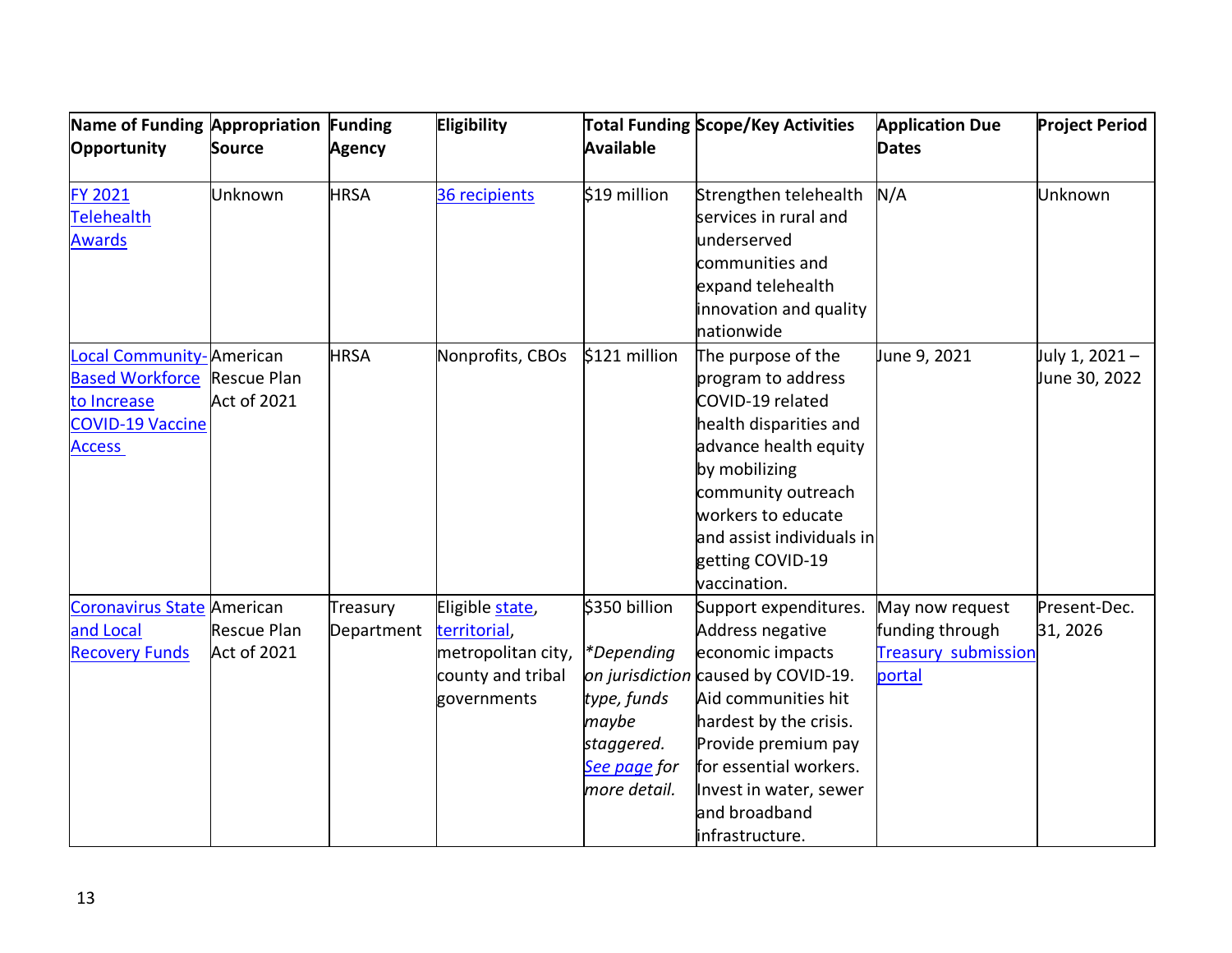| <b>The Community</b>                  | American            | <b>SAMHSA</b> | <b>MHBG Existing</b> | \$3 million    | MHGB: Provides                     | N/A          | <b>TBD</b>     |
|---------------------------------------|---------------------|---------------|----------------------|----------------|------------------------------------|--------------|----------------|
| <b>Mental Health</b>                  | <b>Rescue Plan:</b> |               | grantees             | total:         | comprehensive                      |              |                |
| <b>Services Block</b>                 | Community           |               | and                  | $$1.5$ million | community mental                   |              |                |
| <b>Grant (MHBG)</b>                   | Mental Health       |               | <b>SABG Existing</b> |                | for each Block health services and |              |                |
| <b>Program and</b>                    | <b>Block Grant-</b> |               | Grantees.            | grant          | address needs and                  |              |                |
| <b>Substance Abuse</b>                | Supplemental        |               |                      | program        | gaps in existing                   |              |                |
| <b>Prevention and</b>                 | Award               |               |                      |                | treatment services for             |              |                |
| <b>Treatment Block</b>                |                     |               |                      |                | those with severe                  |              |                |
| <b>Grant Program</b>                  |                     |               |                      |                | mental health                      |              |                |
| (SABG)                                |                     |               |                      |                | conditions.                        |              |                |
|                                       |                     |               |                      |                | <b>SABG: Allows awardees</b>       |              |                |
|                                       |                     |               |                      |                | to plan, implement,                |              |                |
|                                       |                     |               |                      |                | and evaluate activities            |              |                |
|                                       |                     |               |                      |                | to prevent, treat, and             |              |                |
|                                       |                     |               |                      |                | help more people                   |              |                |
|                                       |                     |               |                      |                | recover from                       |              |                |
|                                       |                     |               |                      |                | substance use                      |              |                |
|                                       |                     |               |                      |                | disorder.                          |              |                |
| CDC's                                 | Coronavirus         | <b>CDC</b>    | Non-profits,         | \$5 million    | Public health                      | July 9, 2021 | Sept. 1, 2021- |
| Collaboration                         | Aid, Relief, and    |               | private institutions |                | emergency                          |              | July 1, 2022   |
| with Academia to Economic             |                     |               | of higher            |                | preparedness and                   |              |                |
| <b>Strengthen Public Security Act</b> |                     |               | education.           |                | response applied                   |              |                |
| <b>Health Workforce</b>               |                     |               |                      |                | research and practice              |              |                |
| Capacity                              |                     |               |                      |                | training program.                  |              |                |
|                                       |                     |               |                      |                |                                    |              |                |
|                                       |                     |               |                      |                | Building COVID-19                  |              |                |
|                                       |                     |               |                      |                | vaccine confidence                 |              |                |
|                                       |                     |               |                      |                | among nurses.                      |              |                |
|                                       |                     |               |                      |                |                                    |              |                |
|                                       |                     |               |                      |                | Public health data                 |              |                |
|                                       |                     |               |                      |                | modernization.                     |              |                |
|                                       |                     |               |                      |                |                                    |              |                |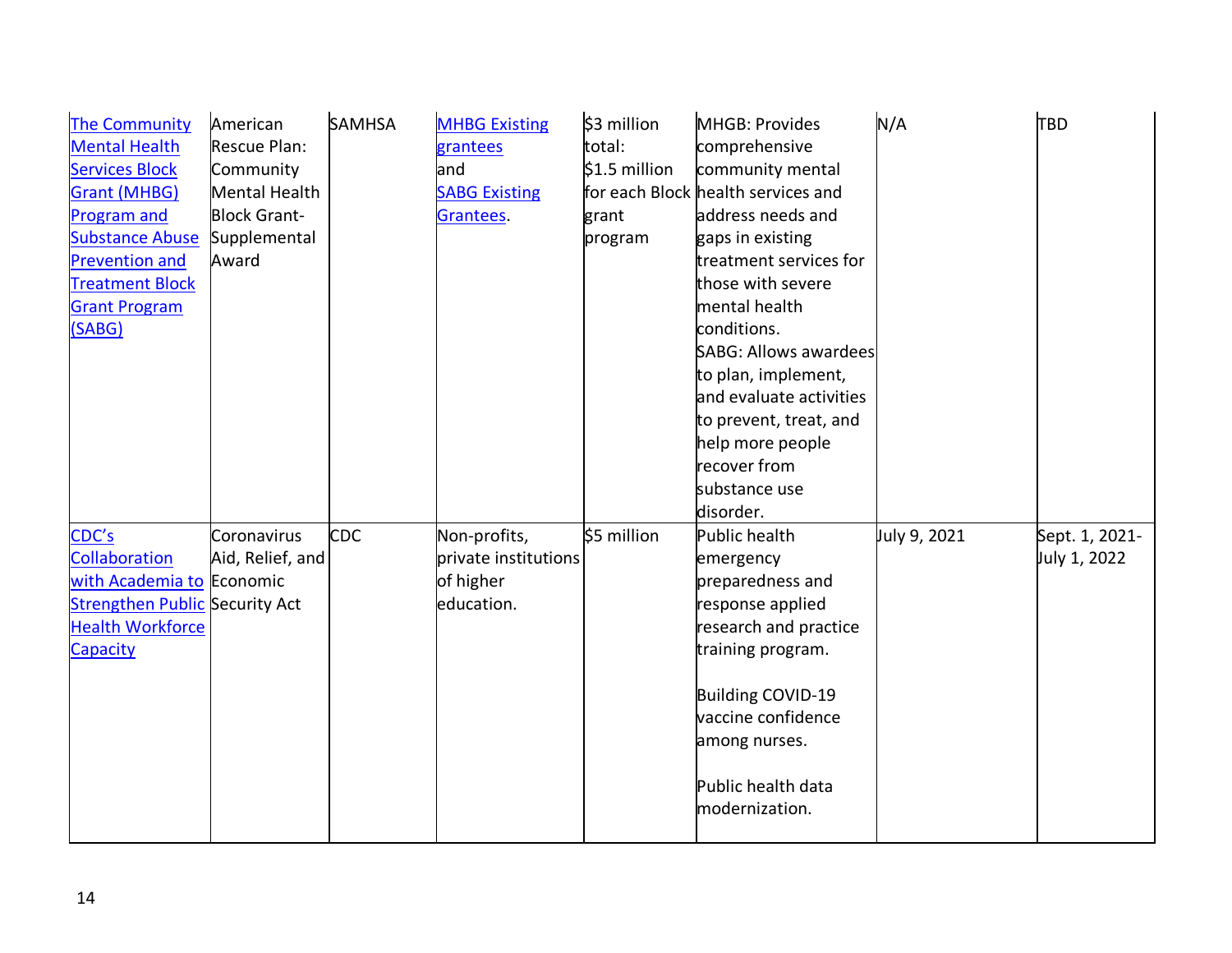| <b>Outreach</b><br><b>Education and</b><br><b>Technical</b><br><b>Assistance for</b><br><b>Farm Service</b><br><b>Agency Programs,</b><br><b>Functions and</b><br><b>Activities</b>                                                                        | Unknown                                                                         | USDA/FSA<br>Cooperative<br>Agreement                                        | $501(C)(3)$ non-<br>profits, tribal<br>governments,<br>organizations, and<br>institutions of<br>higher education<br>only. | \$2 million                                                                             | <b>Education and</b><br>outreach to socially<br>disadvantaged farmers;<br>priority given to<br>projects that focus on<br>the Coronavirus Food<br>Assistance Program.                                                                          | May 5, 2021 | Estimated<br>project start<br>date: Sept. 1,<br>2021<br>Six months to<br>one year |
|------------------------------------------------------------------------------------------------------------------------------------------------------------------------------------------------------------------------------------------------------------|---------------------------------------------------------------------------------|-----------------------------------------------------------------------------|---------------------------------------------------------------------------------------------------------------------------|-----------------------------------------------------------------------------------------|-----------------------------------------------------------------------------------------------------------------------------------------------------------------------------------------------------------------------------------------------|-------------|-----------------------------------------------------------------------------------|
| <b>Supporting</b><br><b>Community-Based</b><br>Organizations to<br><b>Increase</b><br>Vaccination<br><b>Coverage Across</b><br><b>Different Racial</b><br>and Ethnic Adult<br><b>Populations</b><br>Currently<br><b>Experiencing</b><br><b>Disparities</b> | N/A                                                                             | CDC<br>Foundation                                                           | Nonprofit, tax-<br>exempt $501(c)(3)$<br>CBOs.                                                                            | Intends to<br>award 100<br>projects<br>ranging from<br>\$50,000 -<br>\$100,000<br>each. | Increase influenza and<br>COVID-19 vaccine<br>confidence and uptake<br>for adults in racial<br>and/or ethnic<br>populations<br>experiencing<br>disparities.                                                                                   | May 3, 2021 | June 1, 2021-<br>April 14, 2022                                                   |
| <b>Advancing Health Coronavirus</b><br>Literacy to<br><b>Enhance</b><br>Equitable<br>Community<br><b>Responses to</b><br>COVID-19                                                                                                                          | Response and<br>Relief<br>Supplemental<br>Appropriations Office of<br>Act, 2021 | Assistant<br>Secretary for<br>Health and<br>Minority<br><b>Health Grant</b> | HHS/Office of Localities (e.g.,<br>cities, counties,<br>parishes, other<br>similar<br>subdivisions)                       | \$250 million<br>To support<br>awards for up<br>to two years<br>as follows:<br>Urban    | Solicits applications for April 20, 2021<br>projects to<br>demonstrate the<br>effectiveness of local<br>government<br>implementation of<br>evidence-based health<br>literacy strategies that<br>are culturally<br>Communities: appropriate to |             | Two years                                                                         |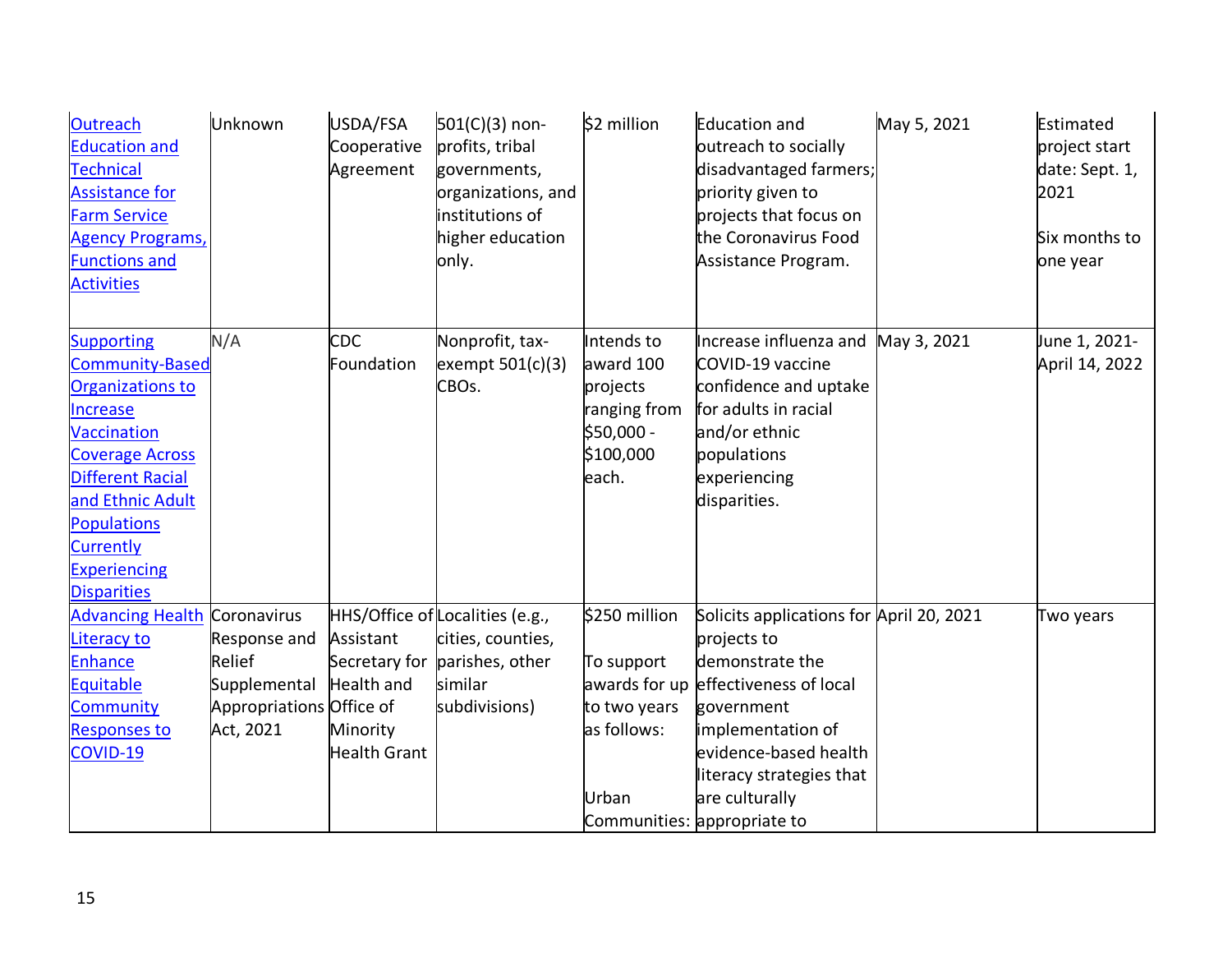|                          |                    |              |                   | to \$4,000,000 and/or other<br>each.<br>Rural<br>Communities:<br>Approximately<br>43 awards, up<br>to \$3,000,000<br>each. | Approximatelyenhance COVID-19<br>30 awards, up testing, contact tracing,<br>mitigation measures. |                    |                |
|--------------------------|--------------------|--------------|-------------------|----------------------------------------------------------------------------------------------------------------------------|--------------------------------------------------------------------------------------------------|--------------------|----------------|
| American Rescue American |                    | Department   | State education   | \$122 billion                                                                                                              | Reopen schools and                                                                               | Available for      | March 13,      |
| Plan: Elementary         | <b>Rescue Plan</b> | of Education | agencies (SEAs),  |                                                                                                                            | address academic,                                                                                | obligation by SEAs | 2020-Sept. 30, |
| and Secondary            |                    |              | including         | <b>Allocation</b>                                                                                                          | social, emotional, and                                                                           | and subrecipients  | 2023           |
| <b>School Emergency</b>  |                    |              | Washington, D.C.  | amount                                                                                                                     | mental health needs of through Sept. 30,                                                         |                    |                |
| <b>Relief Fund</b>       |                    |              | and Puerto Rico.  | specified by                                                                                                               | students.                                                                                        | 2023.              |                |
|                          |                    |              |                   | jurisdiction.                                                                                                              |                                                                                                  |                    |                |
| <b>Emergency</b>         | American           | <b>NIH</b>   | Public, state, or | \$100 million                                                                                                              | Expand the scope and                                                                             | July 7, 2021       | Up to five     |
| Award:                   | <b>Rescue Plan</b> | Cooperative  | private IHE       |                                                                                                                            | reach of RADxSM-UP                                                                               |                    | years          |
| Community-               |                    | Agreement    | independent       |                                                                                                                            | testing interventions to                                                                         |                    |                |
| <b>Engaged COVID-</b>    |                    |              | school districts. |                                                                                                                            | reduce COVID-19                                                                                  |                    |                |
| <b>19 Testing</b>        |                    |              |                   |                                                                                                                            | disparities among                                                                                |                    |                |
| <b>Interventions</b>     |                    |              | $501(c)(3)$ non-  |                                                                                                                            | underserved and                                                                                  |                    |                |
| among                    |                    |              | profits.          |                                                                                                                            | vulnerable                                                                                       |                    |                |
| <b>Underserved and</b>   |                    |              |                   |                                                                                                                            | populations.                                                                                     |                    |                |
| Vulnerable               |                    |              | For-profits.      |                                                                                                                            |                                                                                                  |                    |                |
| populations:             |                    |              |                   |                                                                                                                            | Address scientific                                                                               |                    |                |
| <b>RADx-Up Phase II</b>  |                    |              | Local tribal      |                                                                                                                            | questions on                                                                                     |                    |                |
| (RFA-OD-21-008)          |                    |              | governments.      |                                                                                                                            | interventions to                                                                                 |                    |                |
|                          |                    |              |                   |                                                                                                                            | increase access and                                                                              |                    |                |
|                          |                    |              |                   |                                                                                                                            | uptake of COVID-19                                                                               |                    |                |